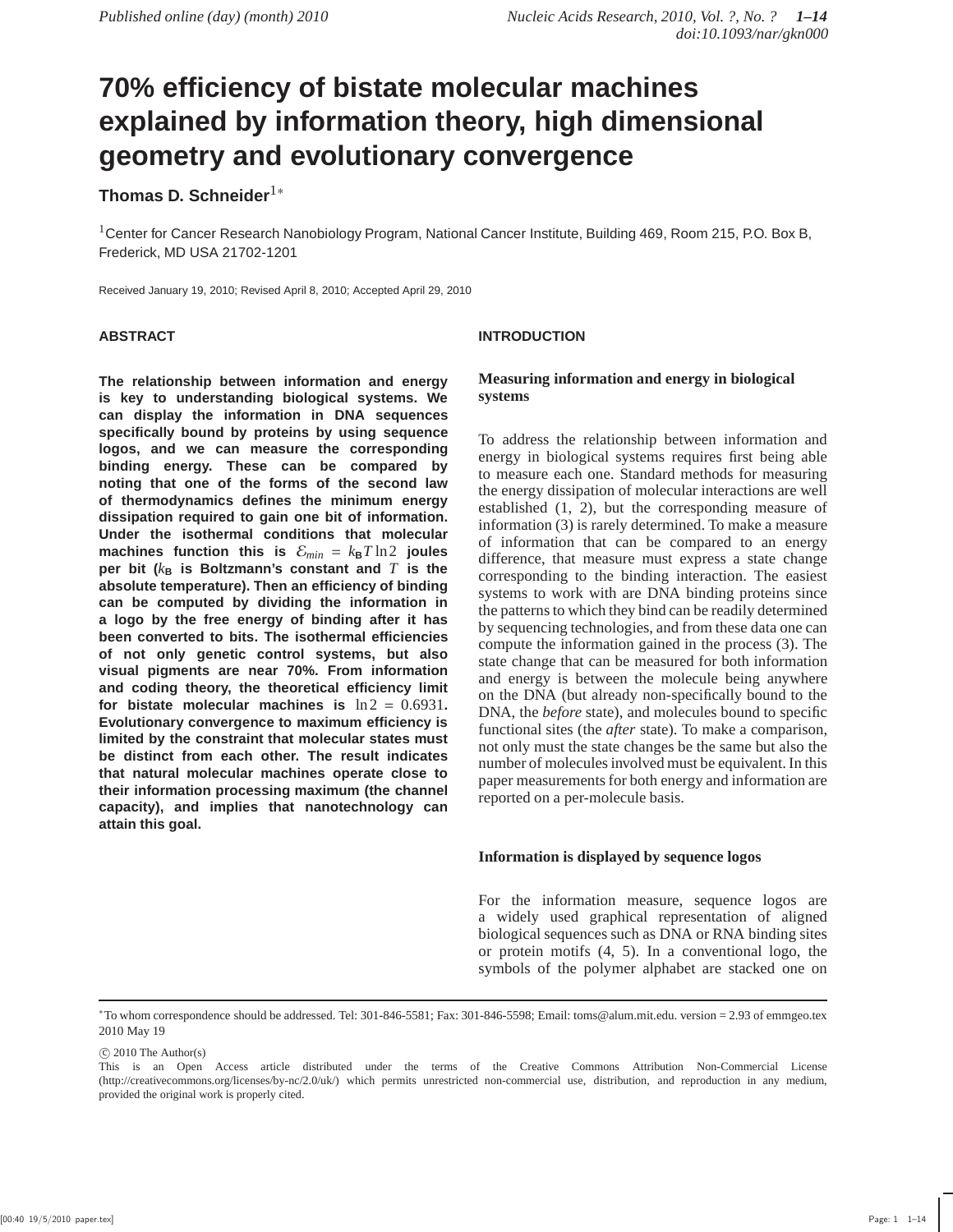

**Figure 1.** Sequence logo for RepA binding sites from bacteriophage P1 (GenBank Accession K02380.1). The height of each letter is proportional to the corresponding base frequency at that position in the binding sites. The height of the entire stack is the sequence conservation in bits (with error from the small sample size shown) (12, 13, 14). This often varies according to a sine wave. Where the DNA faces the binding protein the information can be up to 2 bits (fully conserved, closed triangles), while in the minor groove not more than 1 bit can be conserved in B-form DNA (open triangles). The variation between these two because of the twist of the DNA helix is shown by the sine wave (7, 8). Comparing the logo to the sine wave, anomalous positions having more than 1 bit in the minor groove are revealed to be in positions  $+7$  and  $+8$  (blue box), suggesting that the sites are not B-form DNA when bound by RepA.

top of another, with their heights made proportional to their frequency at that position. The symbols are sorted by frequency so that the most common letter is on top. The utility of logos is that the sequence conservation is indicated by scaling the entire stack of letters to represent the information at that position in the binding site. For example, because of the structure of DNA, protein contacts into the major groove can be fully conserved at 2 bits of information but the minor groove has half the maximum sequence conservation (6) and so cannot exceed 1 bit of information. Many logos show this effect (7, 8). However, the sequence logo for bacteriophage P1 RepA binding sites (Fig. 1) has, between two well conserved major groove contact regions  $(0 \text{ to } +3 \text{ and})$  $+11$  to  $+13$ ), a striking anomaly in the minor groove at  $+7$  where conservation is near 2 bits  $(7, 9)$ . Similar anomalies are observed in other proteins that bind DNA replication origins (8, 10) and these imply that the DNA is not B-form. Indeed, further experimental work revealed that after binding to a DNA replication origin, RepA probably flips the conserved T out of the helix to initiate DNA replication (11). In information theory, as with any other well-established theory, anomalies can lead to new biological understanding.

The vertical scale of a sequence logo is given in bits of information. A bit is the amount of information needed to choose between two equally likely possibilities. In the case of nucleic acids, there are four possible bases. These can be arranged into two sets, for example the purines (A and G) and the pyrimidines (C and T). One bit of information is sufficient to choose between the purines and pyrimidines and a second bit of information distinguishes the exact base. Thus sequence logos for binding sites have a scale from 0 to 2 bits.

#### **Comparing information to binding energy**

Sequence logos provide a precise, quantitative measurement of the information in binding sites. How is this related to the binding energy? Previous work (15, 16) assumed that the binding energy determines the sequence conservation in a one-to-one function so that for each binding site there would be only one energy that is proportional to one number of bits. However, a protein could evolve to bind to the same sequence with either more or less energy, just as a coin flipped to different heights still supplies no more than 1 bit of information, so the relationship between information and energy is an inequality. The lower bound of energy dissipation can be determined from the second law of thermodynamics to be  $k_B T \ln 2$  joules per bit where  $k<sub>B</sub>$  is Boltzmann's constant and *T* is the absolute temperature (17, 18, 19). In this paper we recognize that this second law relationship can be used as an ideal conversion factor to express binding energy dissipation as the maximum number of bits that could be gained. By comparing this potential maximum bits to the actual information observed in a logo, we form an efficiency. However, it is important to clarify the relationship between this new thermodynamic definition of efficiency and the previously defined thermodynamic efficiency.

#### **Classical thermodynamic efficiency**

In an automobile, burning fuel expands to drive the engine. Because it operates between two temperatures *Thot* and *Tcold* such a heat engine has the classical Carnot efficiency of

$$
\eta_{\text{Carnot}} = \frac{T_{hot} - T_{cold}}{T_{hot}}
$$
\n(1)

(20, 21). Jaynes noted that when one uses the Carnot formula for a biological system having 70% efficiency, one gets an anomalous result: at the temperature of a warm day,  $T_{cold} = 300$  K, and equation (1) gives  $T_{hot} =$ 1000 K, which would burn tissue (22). This absurd result indicates that this thermodynamic formula does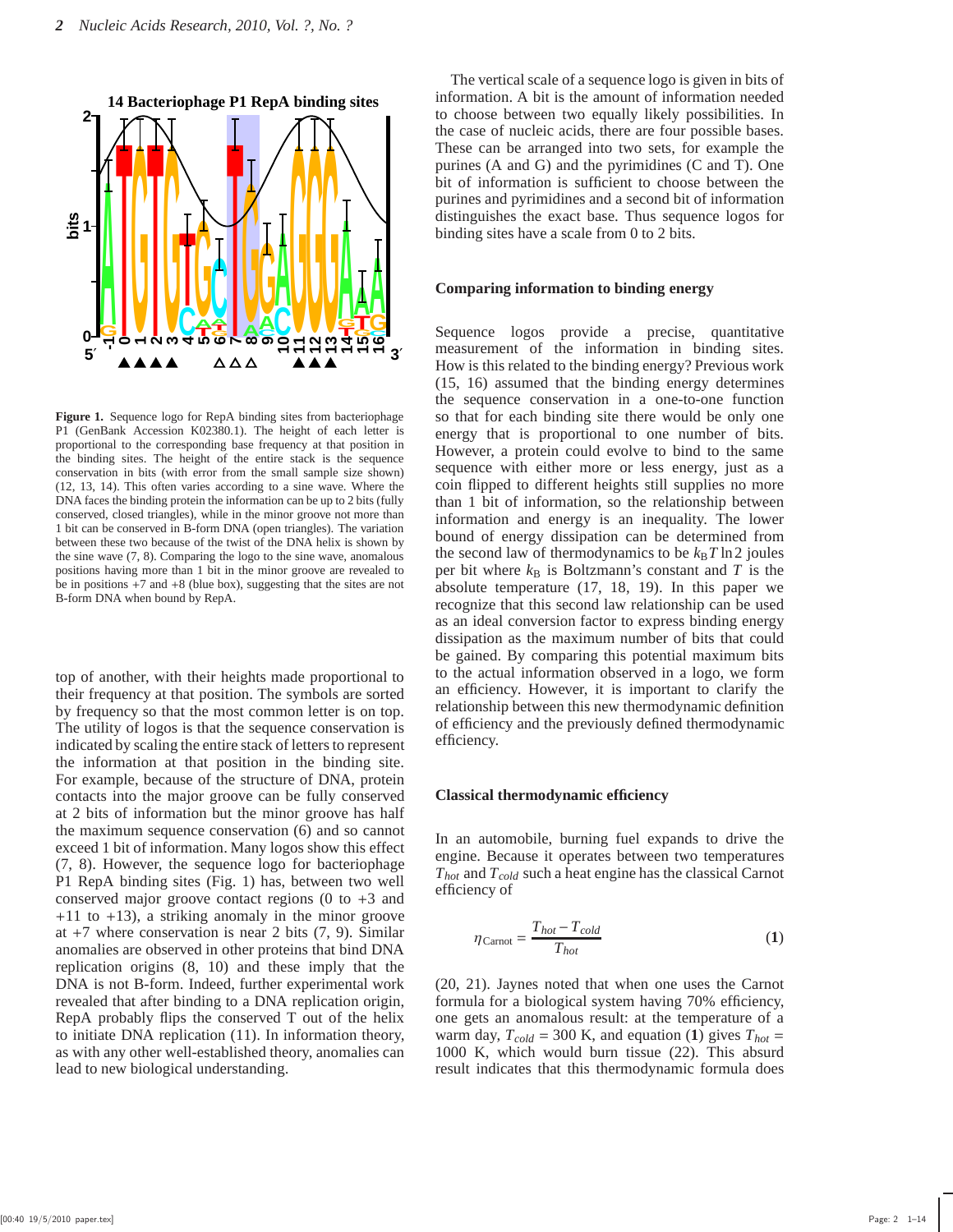not apply to most biological systems since molecules inside cells function at a single temperature (22, 23). For example, in the retina of the eye the protein rhodopsin detects light (24). Thermal equilibrium is attained within picoseconds after rhodopsin absorbs a photon (25, 26). Likewise, a DNA binding protein such as the restriction enzyme EcoRI, when bound nonspecifically to DNA, rapidly comes to local equilibrium with the surrounding solution (21). Once EcoRI has moved by Brownian motion to its specific binding sequence, 5' GAATTC 3', it binds and releases heat. The heat dissipates, leaving the DNA and protein again at local equilibrium. Since the final temperature is the same as the initial temperature, the Carnot efficiency is zero. Hence it cannot be used in molecular biology.

#### **Communications efficiency**

Yet a precisely defined, practical measure of efficiency is essential to characterize and understand biological processes. In this paper we show how an efficiency derived from both the second law of thermodynamics and information theory can be applied to isothermal biological processes. The key pieces of information theory needed to do this were published by Claude Shannon in 1948 (12) and 1949 (27). Then, in 1959 Pierce and Cutler used information theory to define an efficiency measure for satellite communications (28, 29),

$$
\epsilon = \frac{\ln\left(\frac{P}{N} + 1\right)}{\frac{P}{N}}
$$
\n(2)

where *P*/*N* is the 'signal-to-noise ratio', the power *P* dissipated at the receiver in joules per second, versus the thermal noise power *N* interfering with the signal there. This formula was derived from Claude Shannon's famous channel capacity equation,

$$
C = W \log_2 \left(\frac{P}{N} + 1\right) \quad \text{(bits per second)}\tag{3}
$$

in which the bandwidth *W* defines the range of frequencies used in the communications as, for example, by a radio station (12, 13, 27). The channel capacity theorem states that as long as the data rate *R* (also in bits per second) is less than or equal to the channel capacity *C*, communication can be established with as few errors as desired. To reach this ideal requires that the messages be coded to protect them against noise. For example, Morse code can replace verbal communications in noisy situations. Likewise, the 8th bit of an ASCII computer character (byte) (30), which is known as a 'parity bit', can be set so that the total number of 1's is even. If an odd number of 1's is received, an error is detected. Sixty years of developing sophisticated codes and computer chips to implement them has led to reliable modern

communications, including cell phones, the internet and interplanetary data transmissions. In this paper we demonstrate the application of information theory to an equally broad range of molecular machines.

## **Molecular machine capacity**

We have previously shown that a formula equivalent to the channel capacity, equation (**3**), can be developed for molecular machine states:

$$
C_y = d_{space} \log_2 \left(\frac{P_y}{N_y} + 1\right)
$$
 (bits per operation) (4)

where *dspace* is the number of independent parts of the molecular machine (23),  $P_y$  is the energy dissipation from the machine per operation and  $N<sub>y</sub>$  is the thermal noise power interfering with the machine during an operation. The subscript *y* indicates that the coding space is for mechanical potentials instead of voltage potentials. That is, the model is for a physical object such as a weight on a spring instead of an electrical oscillator built from capacitors and inductors (31).

The units in equation (**4**) are 'bits per operation', in which an 'operation' is, for example, moving from nonspecific to specific DNA binding by EcoRI so operations in equation (**4**) replace seconds in equation (**3**). Both capacity equations only apply to living things because the key concept used to derive them is that messages and molecular states can be distinct (32). This additional constraint does not derive from physics or thermodynamics; having discrete molecular states is a biological criterion imposed by natural selection.

Rhodopsin, for example, has two biologically important physical states: not having seen a photon and having seen one. If these states were not stable and distinct, the molecule would rapidly switch between them because of thermal impacts, giving an animal the impression that there is light when in the dark. These animals will be eliminated by natural selection, leaving only those who have evolved sufficiently distinct states. Likewise, if EcoRI in the bacterium *Escherichia coli* were to bind to incorrect positions on the DNA other than GAATTC, the genomic DNA would be destroyed because only that sequence is protected from EcoRI digestion by the corresponding DNA methylase (33). The extreme precision of restriction enzymes (34, 35, 36, 37, 38) and the thermal stability of rhodopsin (39) are well known but the underlying fundamental reason has not been widely appreciated. Shannon's channel capacity theorem, as applied to molecules (23), guarantees that by appropriate coding it is possible for a molecular machine to evolve distinct states, and once it has done so, it can operate at its capacity with as few errors as is necessary for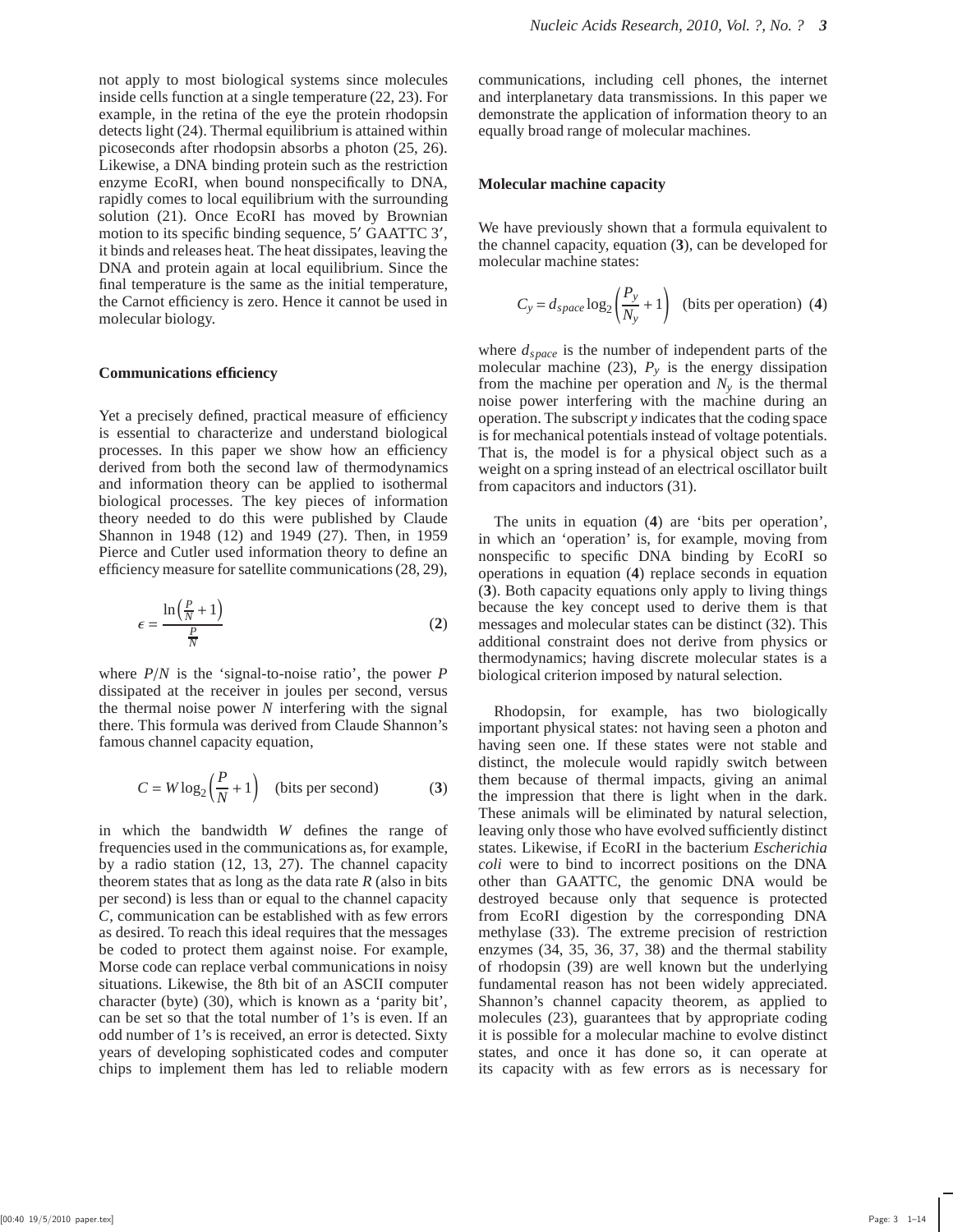survival. It is important to note that the channel capacity is an ideal upper bound that cannot be exceeded because thermal noise cannot be avoided by molecules. However, unless there are additional constraints, we might anticipate that biological systems can evolve to this limit.

#### **RESULTS AND DISCUSSION**

#### **Molecular machine isothermal efficiency**

Since the capacity equation and theorem can be extended from communications systems to states of molecules (23), the efficiency can also be extended, and the resulting formula is equivalent to equation (**2**). The derivation is as follows. Consider a coin. Neglecting the unstable condition of balancing on the edge, a coin can have two states, heads up and tails up. When a coin has kinetic energy it rapidly switches between these states as when, for example, it bounces around in a box. For the coin to settle down to one state or the other, it must dissipate energy to the surroundings. The minimum energy dissipation, derived from the channel capacity or the second law of thermodynamics (with the constraint that the temperature is constant) (17, 18), is

$$
\mathcal{E}_{min} = k_B T \ln 2 \qquad \text{(joules per bit)} \tag{5}
$$

where  $k_B$  is Boltzmann's constant (joules per kelvin), *T* is the absolute temperature (kelvin) and ln2 gives the units of 'per bit'. Obviously a coin will dissipate much more energy than this minimum because it is an inefficient macroscopic device. How much more can be defined by the relationship between the dissipated energy *P<sup>y</sup>* and the information *Cy*:

$$
\mathcal{E} \equiv \frac{P_y}{C_y} \quad \text{(joules per bit)}.
$$
 (6)

In the limit as  $P_y \to 0$ ,  $\mathcal{E} \to \mathcal{E}_{min}$ , so  $\mathcal{E} \ge \mathcal{E}_{min}$  (18).

The efficiency of the coin or molecular machine is then defined as the minimum possible energy dissipation divided by the actual dissipation (using  $N_y = d_{space}k_BT$ (18)):

$$
\epsilon_t \equiv \frac{\mathcal{E}_{min}}{\mathcal{E}} = \frac{\ln\left(\frac{P_y}{N_y} + 1\right)}{\frac{P_y}{N_y}} \quad \text{(joules per bit)}.\tag{7}
$$

Notably, the isothermal efficiency is exclusively a function of the power-to-noise ratio,  $P_v/N_v$ . Using the channel capacity theorem, it can be shown that the efficiency of a real measurable system,  $\epsilon_r$ , cannot



**Figure 2.** Efficiency curve for isothermal molecular machines.  $\epsilon_t =$ ln *Py Ny* +1 Ι *Py* .

*Ny*

exceed the theoretical limit defined by  $\epsilon_t$ , as shown in Fig. 2. Both the Carnot efficiency [equation (**1**)] and the efficiency developed here [equation (**7**)] are derived using the second law of thermodynamics (22), but only the latter applies to isothermal processes.

#### **Computations of the isothermal efficiency**

We now show how to apply this theory to biological processes, using EcoRI as an example. This molecule precisely selects GAATTC from all possible hexamers on DNA. To choose a single base, such as the first G, requires 2 bits (3, 13). For example, one may ask "Is it a purine (A or G)?" (a single bit will answer this question) and "Is it in the set A or T?" (a second one-bit answer). Because bits are additive (12) the total information needed to specify GAATTC is  $6 \times 2 = 12$ bits and EcoRI 'gains' 12 bits when it binds by reducing its positional entropy along the DNA string by that amount (3, 40). This can be displayed graphically with a sequence logo, as shown in Fig. 3.

Binding, however, requires that the molecules stick together and to do so some energy must be dissipated (46), as in the example of the bouncing coin. This energy dissipation can be measured by electromobility shift assays (1) or directly by microcalorimetry (2), and it is expressed as the specific binding constant *Kspec*, the ratio of specific binding at GAATTC (*K<sup>s</sup>* for the *after* state) to nonspecific binding anywhere on the DNA (*K<sup>n</sup>* for the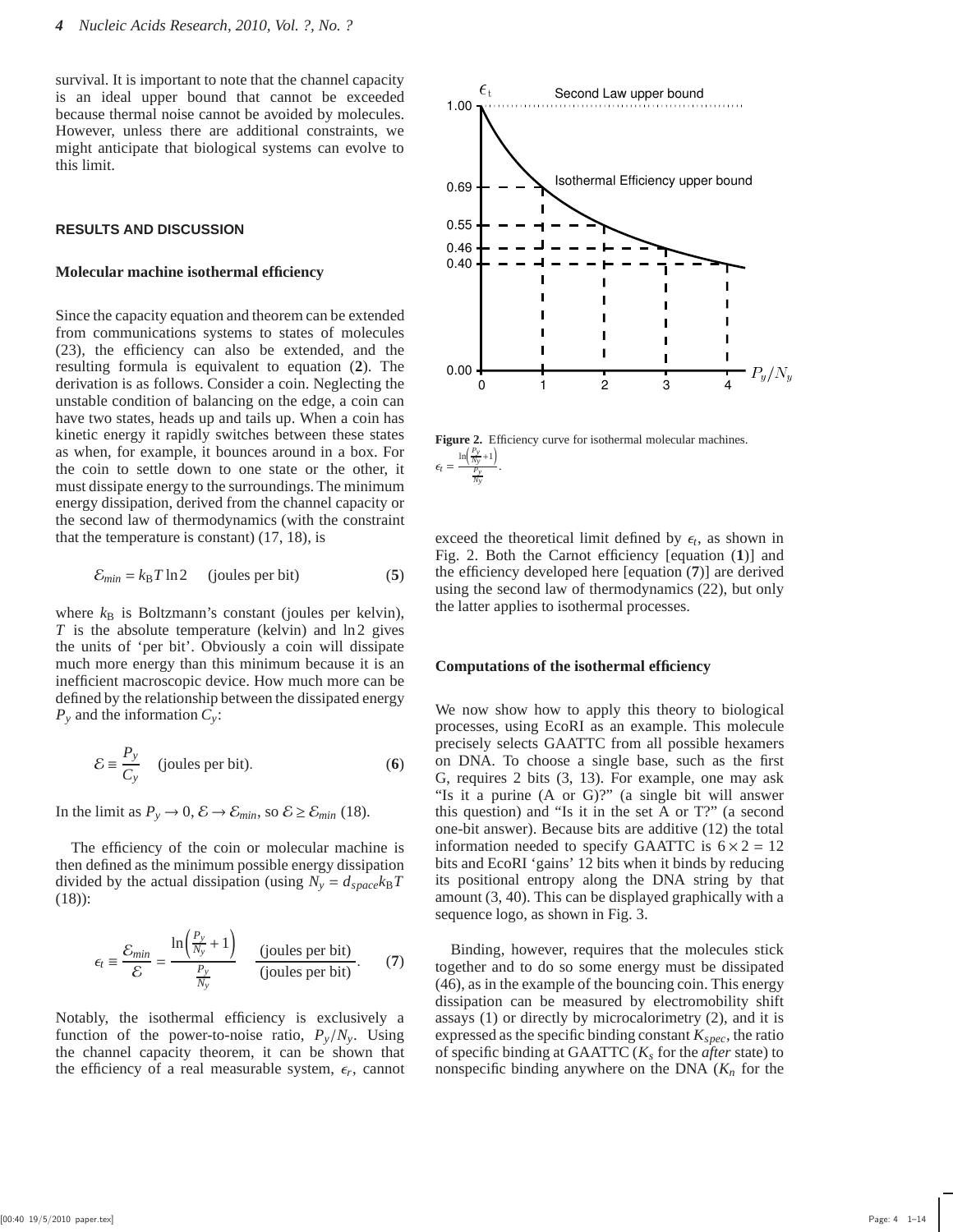

Figure 3. Sequence logo (4) of the 5' GAATTC 3' sequences bound by the restriction enzyme EcoRI (41). As can be seen by summing the information of 2 bits over 6 positions, the total information is 12 bits per site. In most binding sites on DNA the information varies with position in the site (Fig. 1)  $(3, 7, 42)$ , but since information is additive when positions are independent (12), the total information can also be computed in those cases (43). If the positions are not independent, the correlations can be accounted for by the appropriate computation (44, 45). In this case since there is no variation in the EcoRI site, the positions are independent and the total 12 bits is obtained by a simple sum (12).

*before* state):

$$
K_{spec} = K_s/K_n \tag{8}
$$

For EcoRI,  $K_s$  and  $K_n$  have been measured, and  $K_{spec}$ is  $1.6 \times 10^5 \pm 1.4 \times 10^4$  on the  $\lambda$  *sr*I 2 site (47). The specific binding energy is

$$
\Delta G_{spec}^{\circ} = -k_{\rm B}T \ln K_{spec}
$$
 (joules per binding) (9)

where we have chosen  $k_B$  so as to give results on a per-molecule basis, instead of the gas constant *R* which gives joules per mole.  $\Delta G_{spec}^{\circ}$  represents the maximum energy available for the selection process (48, 49). Since  $\mathcal{E}_{min}$  is the ideal minimum energy dissipation per bit, equation (5), we introduce the use of  $\mathcal{E}_{min}$  as an ideal conversion factor to determine the maximum number of bits corresponding to a given energy dissipation:

$$
R_{energy} \equiv -\Delta G^{\circ} / \mathcal{E}_{min} = \log_2 K_{spec}
$$
 (10)  
(bits per binding)

which is a remarkably simple equation. In the case of EcoRI,  $R_{energy} = 17.3 \pm 0.1$  bits/binding. That is,

the molecule could have, by the second law of thermodynamics, made an average of 17.3 discrete yesno selections for the given energy dissipation. But from the sequence GAATTC we know that it only selects  $R_{\text{sequence}} = 12$  bits per binding. This must be less than the capacity,

$$
R_{sequence} \le C_y \tag{11}
$$

so in parallel with equation (**6**) we can define

$$
\mathcal{E}_r = -\Delta G^\circ / R_{\text{sequence}} \quad \text{(joules per bit)}.\tag{12}
$$

 $\mathcal{E}_r$  must exceed  $\mathcal{E}_{min}$  (18). The observed efficiency measures the discrepancy between the information and measures the discrepancy between the information and the energy as

$$
\epsilon_r = \mathcal{E}_{min}/\mathcal{E}_r \tag{13}
$$

$$
= R_{sequence} / R_{energy}
$$
  
= 12/17.3 ± 0.1  
= 69.4 ± 0.4% (14)

by substituting equations (**12**) and (**10**) into (**13**). Other binding sites for EcoRI give similar but slightly different efficiencies:  $\lambda$  *sr*I 5 is  $73.7 \pm 0.6\%$  and pBR is  $66.7 \pm 1.4$ %, suggesting unaccounted for experimental variation or some influence of the surrounding sequence that was not used in the information measure. However, EcoRI is used here as an example because it is a well-characterized DNA binding protein that has both non-specific binding data and reported errors.

As a more general example, let's calculate the isothermal efficiency of the RepA protein binding to its DNA sites. The sum of the varying sequence conservation in Fig. 1 for the range from −1 to +16 is  $R_{\text{sequence}} = 24.52 \pm 1.17$  bits/site (reporting the standard error of the mean for the individual information distribution (50)). The non-specific binding energy is not known so we will (tentatively) assume it is zero (*i.e.*  $\log_2 K_n = 0$ ). The binding constant  $K_s$  has been reported as  $K_D = 0.10(\pm 0.09)$  nM (51). Taking  $\log_2$  we find  $R_{energy} = \log_2 K_s - \log_2 K_n = 33.22 \pm 1.30$  (bits per site). So from equation (14) the efficiency is  $\epsilon_r = 0.74 \pm 0.05$ . If there is non-specific binding, it would lower *Renergy* and raise the efficiency.

Including EcoRI and RepA, the information used by DNA binding proteins for a variety of genetic control systems has been measured (3, 4, 52) and 18 of 19 of them also have efficiencies near 70% (manuscript in preparation). Strikingly, the quantum efficiency of rhodopsin  $(66 \pm 2\%$  for 12 species) (53), bacteriorhodopsin  $(67\pm4\%)$  (54) and photoactive yellow protein (64%) (55) are also around 70%. Why are all these molecular machines ∼70% efficient?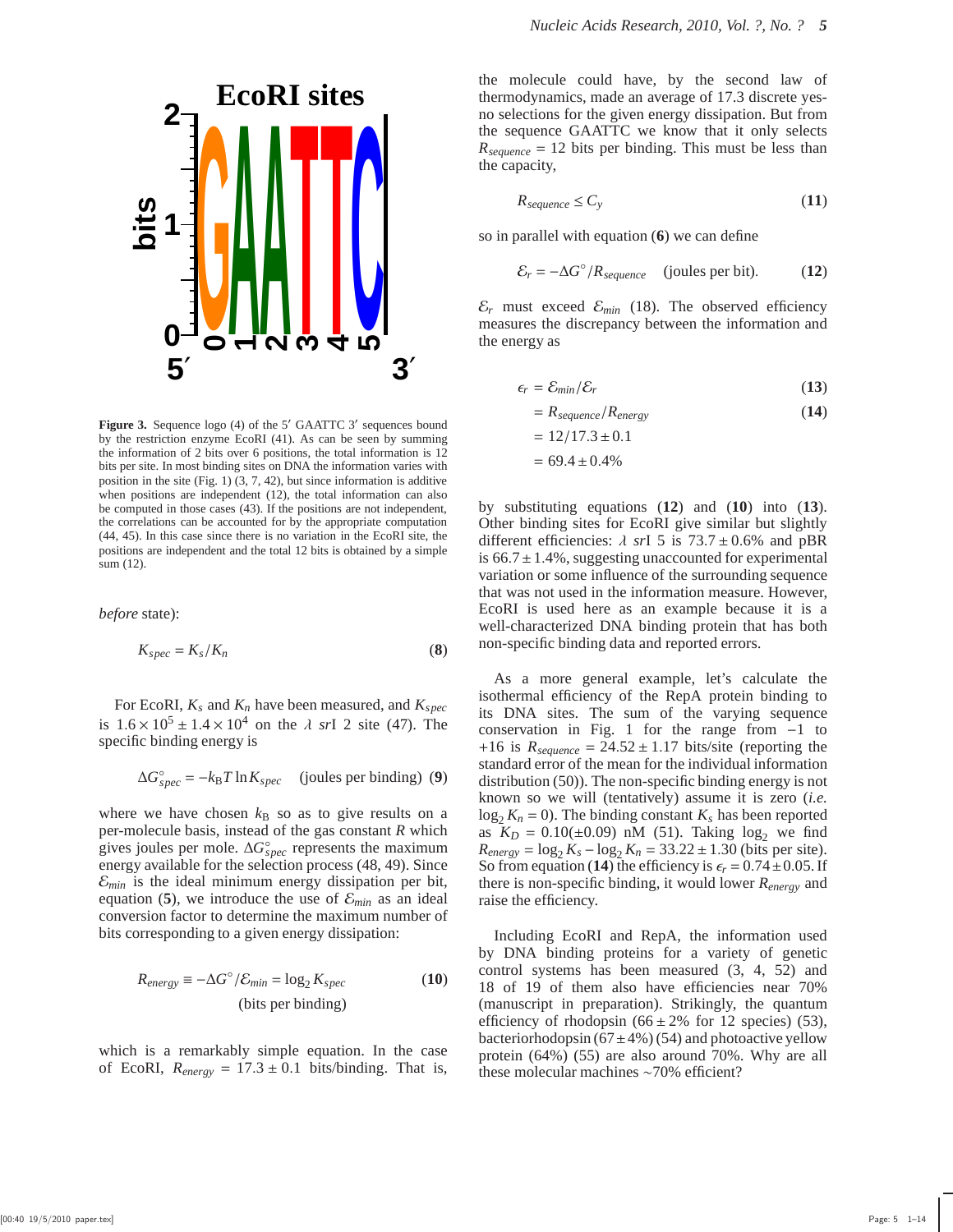#### **Evolution of isothermal efficiency up to 70%**

Each of the molecular machines having 70% efficiency functions isothermally and all of them select a discrete state from amongst several possible states. EcoRI and other genetic recognizers select patterns on DNA (3), while the rhodopsin protein and its retinal chromophore selects the stable bathorhodopsin (metarhodopsin II) configuration which triggers reactions leading to a nerve impulse (24, 56).

As Tribus and McIrvine have shown (57), energy dissipation from human activities and machines such as computers is orders of magnitude higher than the thermodynamic limit [equation (**5**)]. The corresponding efficiencies of human activities are on the order of  $10^{-21}$ , while computers (in 1997) had reached  $10^{-6}$ (58). Using equation (**2**), Pierce and Cutler reported that for amplitude modulation (AM) radio signals, "good quality speech or television is a factor of several hundred times less efficient than the ideal", while for frequency modulation (FM) the efficiency can be at most 5% (28). The biological efficiencies near 70% are high by human technology standards. However, this means that for every 100 photons absorbed by rhodopsin, 30 are wasted as heat (25, 56). It would be a great evolutionary advantage to see those lost 30 photons. Any DNA-protein contacts that dissipate extra energy while not contributing information to help locate sites of EcoRI, would be lost by mutations. Because the information needed to locate binding sites is fixed (3, 40), this atrophy drives the efficiency up for nucleic acid recognizers. Something must be preventing these molecular machines from exceeding 70% efficiency.

#### **A power to noise ratio exceeding 1 explains 70% efficiencies**

The observation that many molecular machines are 70% efficient can be understood by using the isothermal efficiency given by equation (**7**). In Fig. 2, the second law corresponds to the horizontal dashed line at 100%. Shannon's channel capacity theorem can be used to demonstrate that the region between the second law bound and the isothermal efficiency curve cannot be reached by any system. The curve shows that an efficiency of 70% corresponds to a  $P_y/N_y$  ratio of 1. Because the curve defines an upper bound, an upper limit on the efficiency corresponds to a lower limit on  $P_v/N_v$ . So the efficiencies of 70% can be explained by proposing that  $P_y > N_y$ .



**Figure 4.** Geometry for combining two Gaussian distributions.

#### **Communications coding spaces**

The reason that the energy dissipation  $P_y$  barely exceeds the thermal noise  $N_y$  can be understood by considering the elegant geometrical derivation of the channel capacity by Shannon in 1949 (27), in which he represented messages as points in a high dimensional coding space. A complex message, such as a song, can be sampled and digitized to produce a stream of bits represented by voltage pulses in a wire. The amplitude of the first pulse is independent of that of the second pulse and, more importantly, the thermal noise which interferes with both affects each independently. There are four possible combinations for two pulses and these may be represented in two dimensions as a square. If we introduce a third pulse, the possible combinations are represented by the corners of a cube. A message consisting of 100 pulses is then expressed as a point on the corner of a 100 dimensional hypercube. These points representing messages can be placed into other arrangements besides cubic spacing to form different lattices (59).

Thermal noise interferes with the pulses, smearing them out to a Gaussian distribution in each dimension. The combination of several independent Gaussian distributions forms a spherical distribution (23, 27), as discussed in reference (32). To see this, we note that since the noise of two pulses is independent, we can graph the magnitude noise of the first pulse on the *x* axis and the second on the *y* axis to form a 'noise vector' in the direction to the point  $(x, y)$  as shown in Fig. 4. Because the noise is Gaussian, the probability of having a disturbance *x* has the form

$$
P(x) = e^{-x^2} \tag{15}
$$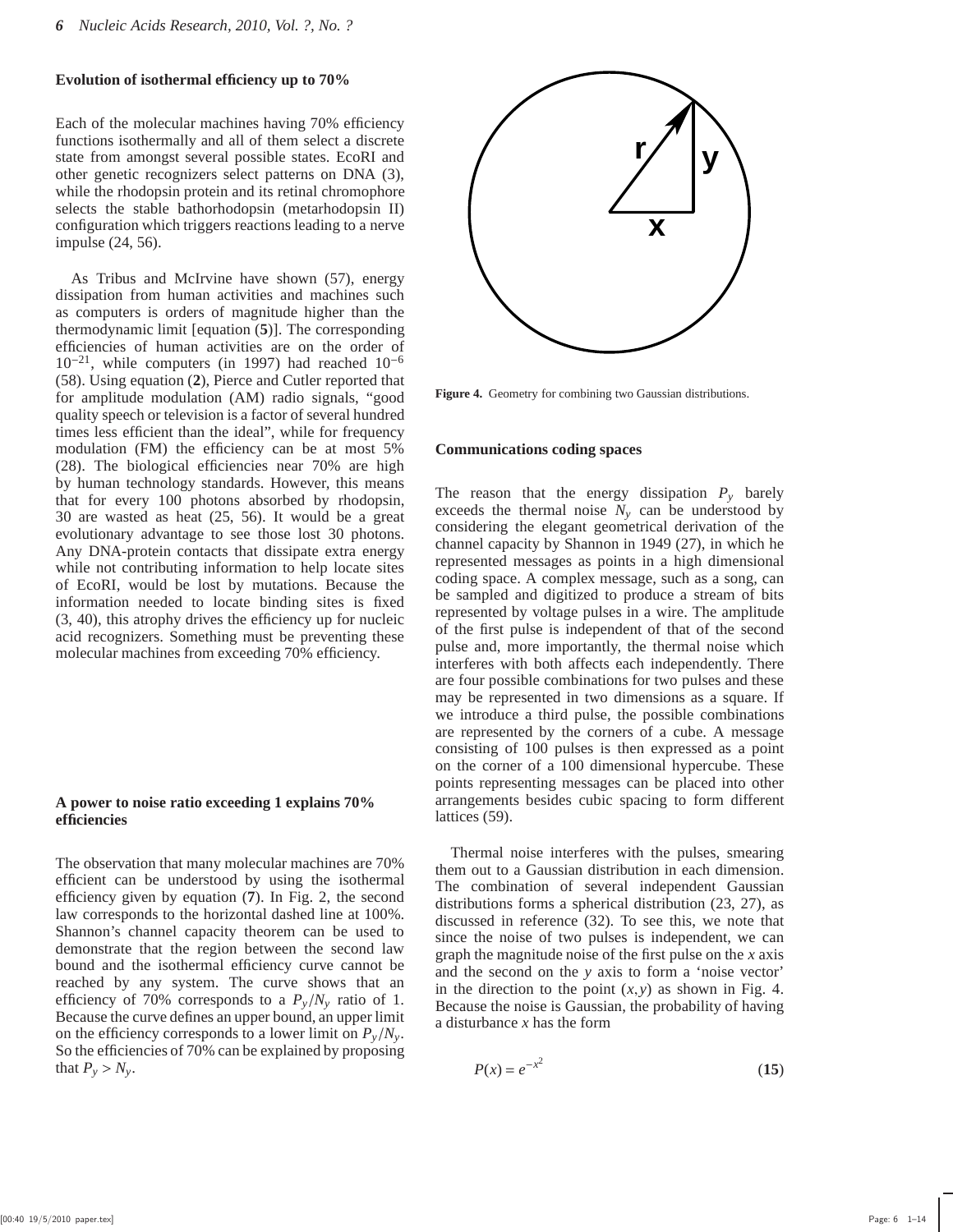(ignoring the constants, which will drop out in a moment) and for the second pulse,

$$
P(y) = e^{-y^2}.\tag{16}
$$

The probability of being at a point  $(x, y)$  on the *x*-*y* plane is

$$
P(x, y) = P(x)P(y)
$$
\n(17)

since *x* and *y* are independent. Combining these three equations gives

$$
P(x, y) = e^{-(x^2 + y^2)} = e^{-r^2}.
$$
 (18)

Geometrically, *x* and *y* are the legs of a triangle with hypotenuse *r*. If the joint probability  $P(x, y)$  is a constant, then by equation  $(18)$  *r* is a constant and the possible solutions trace out a circle. Furthermore, this is true for every joint probability, so the overall distribution is circularly symmetric at every radius (27, 32). This argument extends to a third pulse, so the noise is represented by a sphere around the original signal point in three dimensional space. In general, when two or more independent Gaussian distributions are combined orthogonally in one space they form a fuzzy spherical shell, and at higher dimensions the sphere is hollow and well defined because no matter which direction the thermal noise vector is pointing in the high dimensional space, its magnitude is approximately constant over many pulses  $(21, 23, 27, 60)$ .

A transmitted message is received as a point somewhere on this sphere around the original message point (23, 27, 32). Given the point on the sphere, the receiver merely needs to choose the closest sphere center to remove the noise. This is possible as long as the spheres do not intersect significantly. The channel capacity formula [equation (**3**)] was derived by counting how many nonoverlapping thermal noise spheres can be packed together into the larger sphere defined by the power dissipation and the thermal noise. Coding of the messages is defined by the sphere locations in the lattice packing (27).

#### **Molecular coding spaces**

To model the coding space of molecules, we replace the voltage pulses with a mechanical equivalent; 'pins' in a lock make a good analogy (23). Each pin is a cluster of atoms of a molecule that moves as a unit independently of the motion of other pins. To the degree that the pins are not independent, the effectiveness of the lock is reduced and, correspondingly, a molecular machine will function below capacity. (Alternatively, a pin could be

represented by a vibrational mode of the molecule. By definition these normal modes are independent.) As in a lock, the independently moving pins cooperate to change the state of the molecule.

Since the thermal noise impacting on the molecule is Gaussian and there are many pins, the energetic state of a molecular machine such as EcoRI or rhodopsin can also be represented as a sphere in a high dimensional coding space *Y* and an equivalent capacity can be derived for these molecules [equation (**4**)] (19, 23, 32). For example, when rhodopsin is in the dark, the thermal noise impacting on it from all directions can be represented by a sphere. The direction of this energy changes randomly by Brownian motion (19). As long as two thermal noise spheres do not intersect significantly, the molecule will only rarely switch between the states and there will be few errors. Upon absorbing a photon the radius of the sphere expands.

#### **The** *before***,** *forward* **and** *degenerate* **coding states**

Different frequencies of light have different energies, but over most of the spectrum the efficiency of rhodopsin is constant (61). The reason for this effect is that after absorption, the excess photon energy is lost, leaving rhodopsin in a high energy metastable state (21, 54) encompassing several possible lower energy molecular states. It is from this '*before*' state that the molecule must choose a new '*forward*' configuration (23) or it will collapse back to its original state, which we coin the '*degenerate*' state. Fig. 5 shows these three state spheres.

In Fig. 5, both the *forward* and the *degenerate* spheres have radii determined by thermal noise, and both are enclosed by the *before* sphere. However, there is one unusual feature of high dimensional space that must be handled to correctly draw a diagram of the relationships between the three spheres. Because it represents the same thermal noise energy as the *degenerate* sphere, the *forward* state sphere is represented by a straight line segment having a length the same as the diameter of the *degenerate* sphere. This flattened representation, which Shannon used in his proof of the channel capacity theorem (27), can be understood by considering an analogy for noise, the effect of winds on an airplane in a turbulent storm. As the plane flies forward it is buffeted in three dimensions. Two of these throw it off course while the third advances or retards it. Likewise, if the plane were flying in a 100 dimensional space, 99% of the buffeting wind would throw it off course, while only 1% would affect its progress. Thermal noise affects molecular decisions in a similar way. Thus, with respect to the direction of motion between molecular states, thermal noise can be represented as a flat disc at 90° to that motion; as engineers (following Shannon) we can neglect the 1%. However, if 1%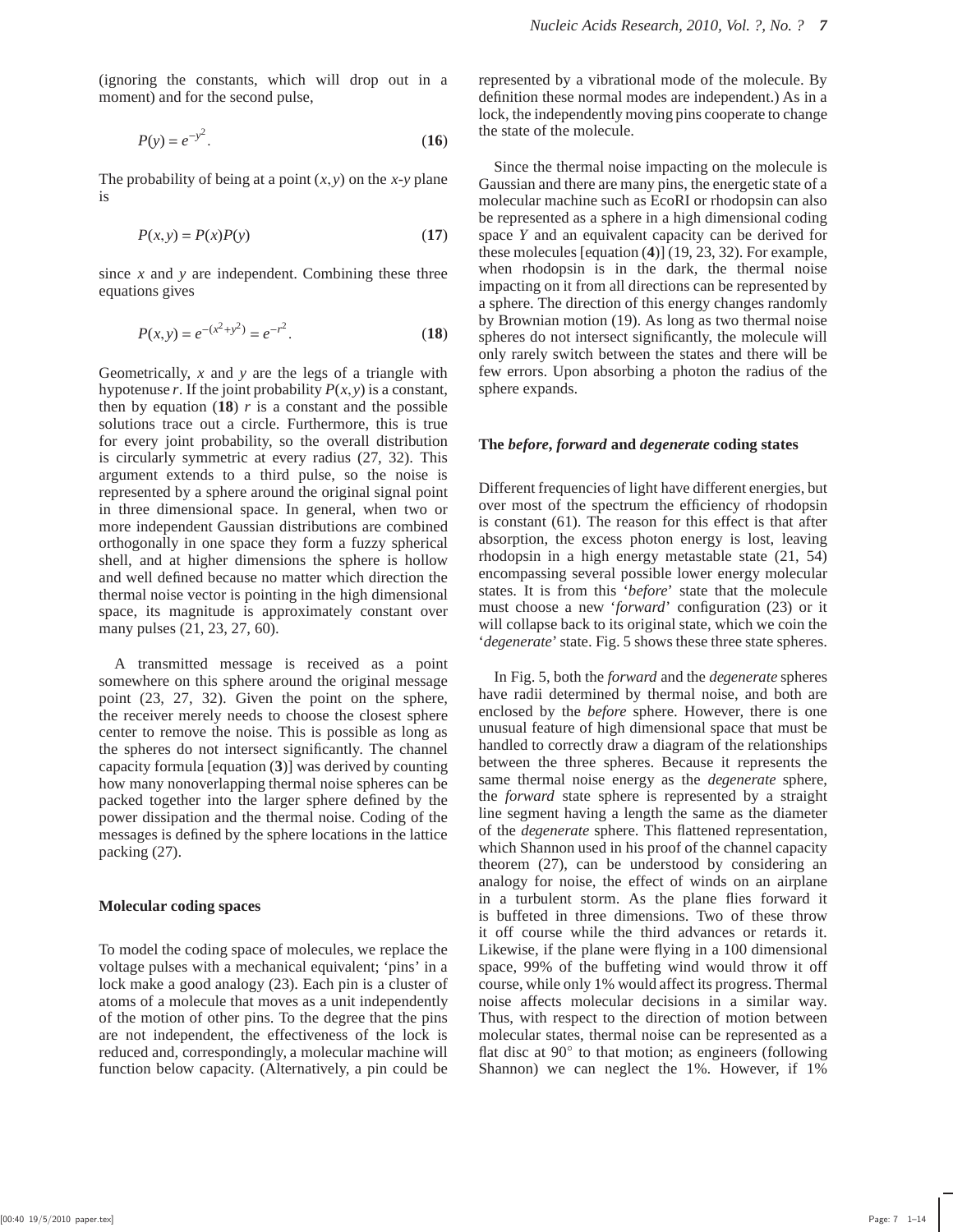

**Figure 5.** Velocity-potential state diagram for bistate molecular machines. See (23) for more details about this space and these spheres. Three spheres in a high dimensional space are represented as two concentric circles and a line segment. The outer circle represents the *before* sphere with radius  $\sqrt{P_y + N_y}$ ; the inner circle represents the *degenerate after* sphere and the horizontal line segment represents the *forward after* sphere. Bistate molecular machines have these two *after* spheres, both of which have a radius determined by thermal noise,  $\sqrt{N_y}$ . The vertical arrow indicates the direction and magnitude of the velocity,  $\sqrt{P_y}$ , that the molecular machine moves at to escape from the *degenerate* sphere state. Note that the Pythagorean theorem defines the relationship between the three labeled line segments which form a triangle since the direction of motion is perpendicular to the *forward* sphere line segment (23). The diagram is derived from Fig. 5 of Shannon's 1949 paper (23, 27). For an alternative diagram and proof, see the Appendix.

leads to too much error (by state switching from the *forward* back to the *degenerate* state and *vice versa*), the errors may be reduced further by evolving a higher dimensionality. Many molecular machines are likely to operate in this realm of high dimensions because the potential dimensionality of a molecule is the number of degrees of freedom, and this depends on the number of atoms, *n*, according to  $3n - 6$  (3 dimensions of motion for each atom, less 3 translational motions and 3 rotations of the whole molecule, as measured in infrared spectroscopy). Only some of the atoms can be involved in the recognition process required to define states, but large molecules such as EcoRI on DNA  $[n = 9106(62)]$ and rhodopsin  $[n = 5511 (63)]$  could be operating in many dimensions. So for these examples the error could be negligible, and in Fig. 5, the *forward after* sphere is drawn as a straight line segment.

If the *forward* sphere intersected the *degenerate* sphere, then rhodopsin could switch between these states merely by thermal noise. Thus the *forward* state must be sufficiently displaced from the *degenerate* state. The *degenerate* sphere is exactly in the center of the *before* sphere because the photon excitation causes high energy vibrations of the entire molecule in no particular direction so these two spheres are drawn as concentric circles. Having absorbed a photon, rhodopsin is in the *before* state ready to 'choose' between the *degenerate* and the *forward* state.

#### **Coding space explanation of**  $P_y/N_y > 1$

For a molecular machine, the time unit is defined by the operation which selects the *after* states, so power is equal to the energy dissipated during one state selection. Furthermore, the kinetic energy of each thermally vibrating pin is proportional to the square of its maximum velocity when the potential energy is zero. Combining these two ideas, we see that the maximum pin velocity is proportional to the square root of the power. So, given the available energy  $P_y$ , the maximum velocity that the molecule can attain to escape the *degenerate* sphere state is  $\sqrt{P_y}$  (23). This is shown as an arrow connecting the centers of the *degenerate* and *forward* states in Fig. 5.

Likewise, the unavoidable thermal noise energy *N<sup>y</sup>* that flows into and through the molecule during a molecular machine operation interferes with the corresponding power dissipation vector and has a magnitude of  $\sqrt{N_y}$  (23). In the high dimensional space, most of the noise is at right angles to the power, so together these two orthogonal vectors define the radius of the *before* sphere to be  $\sqrt{P_y + N_y}$ . From the *before* state rhodopsin will dissipate energy and select either the *forward* or the *degenerate after* state. These two states will be distinct from each other only if they do not intersect, which means that  $\sqrt{P_y}$  must exceed the radius of the *degenerate* thermal noise sphere,  $\sqrt{N_y}$ , and so  $P_v/N_v > 1$  and the efficiency cannot be higher than  $ln(2) = 69.3\%$  by equation (7). Fig. 6 shows the geometrical configuration when  $P_y = N_y$ . This diagram and the efficiency equation explain why many molecular machines have efficiencies near 70%.

Why is the *degenerate* sphere avoided as much as possible by molecular machines? For every point on the *before* sphere there is a corresponding point on the *degenerate* sphere. They represent the same motions except that the *before* sphere motions have more energy. Yet in the *before* sphere all possible substates are available to choose from since it encloses many *after* spheres, while in the *degenerate* sphere the energy has been dissipated so there is no possibility of making choices anymore. If the molecular machine enters the *degenerate* sphere it would have wasted its energy. For rhodopsin, it would return to its original state and fail to detect a photon. Worse, if the *degenerate* sphere intersected the *forward* sphere for rhodopsin, rhodopsin could switch between the two and one would see flashes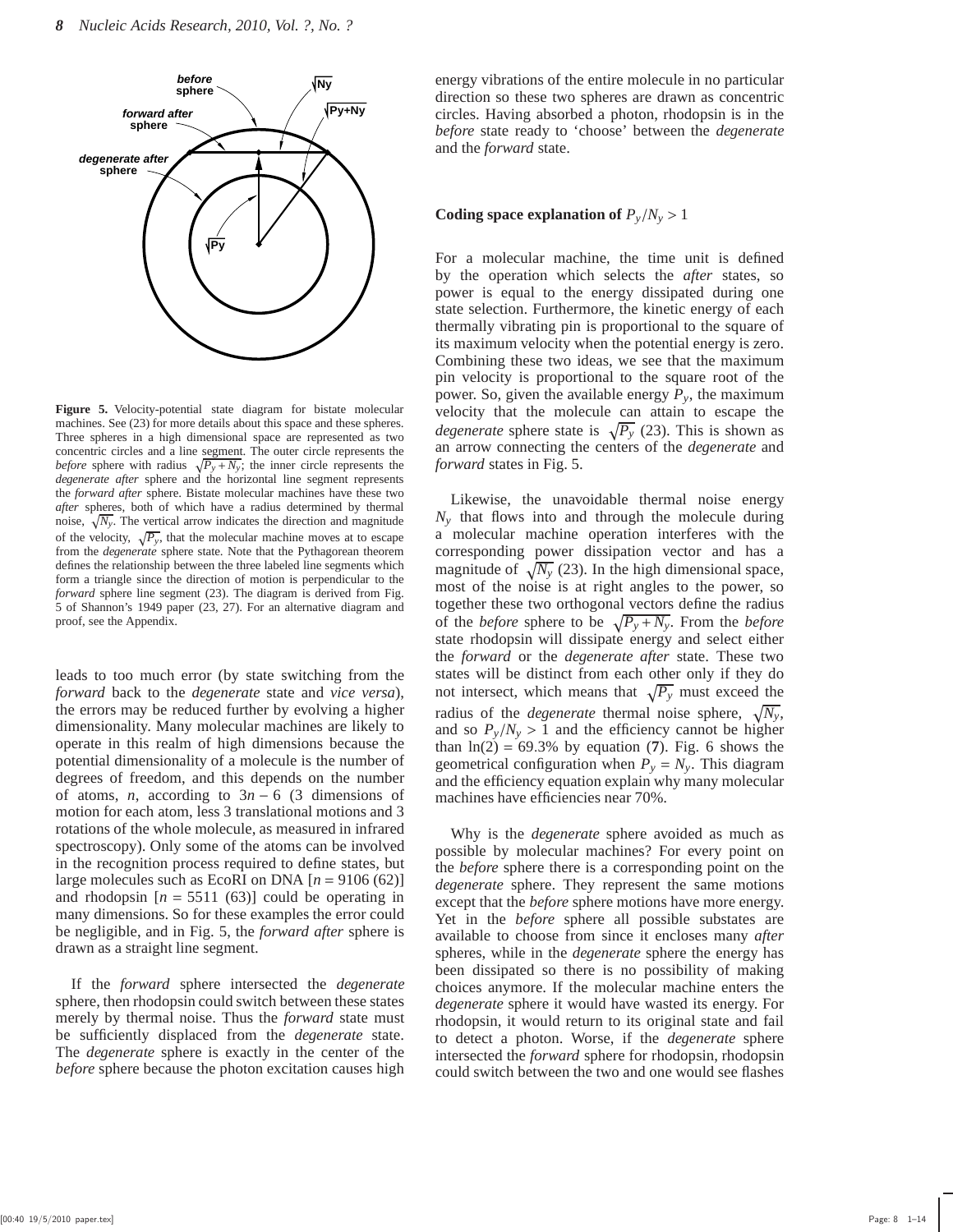

**Figure 6.** Velocity-potential state diagram for optimal bistate molecular machines in which  $P_y = N_y$ . In this condition a molecular machine cannot have an efficiency higher than  $ln(2) \approx 70\%$ . Spectral coloring suggests increasing energy with radius.

of light while in the dark, which would effectively render one blind. For EcoRI the *degenerate* sphere represents binding to and cutting any DNA sequence, which would be fatal to the bacterium. So in both cases significant intersection between the *degenerate* and *forward* spheres is eliminated by natural selection. In the high dimensional coding space, this leads to  $P_y > N_y$  and ln(2) as the maximum efficiency.

#### **Generality of coding spaces**

The astute reader may have noticed that the coding spaces for rhodopsin and EcoRI appear to be constructed from different physical bases. The coding space for rhodopsin appears to be about the motion of atoms in physical space for distinguishing its coding spheres, while EcoRI has specific DNA sequences that correspond to distinct states and hence to different coding spheres. That is, there appear to be two different ways to measure the efficiency of molecular machines: successful switching to total attempts at switching ('yes/no' by rhodopsin) and information gained to energy dissipated ('info/energy' by EcoRI). While these are indeed different, the commonalities between the two systems lead to the same theoretical picture in coding space (Fig. 5 and Fig. 6), consistent with the general nature of information theory (13). First, both molecular machines, as defined previously (23), function under thermal noise and thus their parts (pins) move by approximately Gaussian distributions. Second, these parts are or can evolve to be moving independently. Since the channel capacity is reduced if there are dependencies (27), by making the parts more independent the capacity can be maximized during evolution [*dspace* increases in (**4**)].

At this point, given Gaussianicity and independence, the thermal motions of an ideal resting molecule are modeled as a sphere in a high dimensional space in both cases (23). For rhodopsin, intersecting spheres means switching states. Thermal noise could switch the state of rhodopsin so that the animal would see light when there was no photon. For EcoRI, intersecting spheres means confusion of sequences. For example instead of only binding GAATTC, thermal noise could flexibly distort the EcoRI protein so that it might also bind AAATTC, leading to inappropriate digestion of the genome ['star activity' (64)]. The coding space must map to the physical molecule, but the mapping can be different in different cases, just as an IF statement in a computer language may be supported by relays, vacuum tubes, transistors, or proteins and DNA in a genetic control circuit (65). That is, software must be supported by some physical mechanism, the hardware, but one usually cannot tell from the running software what that underlying mechanism is. Shannon's channel capacity theorem implies that both EcoRI and rhodopsin can evolve to avoid sphere intersection (confusion of states), thereby maximizing the capacity and increasing the efficiency. Any biological system having distinct states that function under thermal noise—and they all must according to the third law of thermodynamics will have these properties. If having two distinct resting *after* states gives an advantage to the organism, then in the simplest cases the molecular machine efficiency will be maximized, evolving up to the bound of the curve shown in Fig. 2, according to equation (**7**), with the energy dissipation  $P<sub>y</sub>$  decreasing until it just exceeds *Ny*. At this point the efficiency will have evolved to  $ln(2) \approx 70\%$ , as is observed.

An implication of this result is that the molecular machines must have indeed evolved to have the highest possible efficiency, as predicted by Lotka in 1922 (66). Further, since the efficiency is directly related to the channel capacity [see equation (**7**)], they must also be operating close to the maximum possible capacity. As Shannon pointed out (27) to do so they must not only have codes, but they also must be using nearly optimal codes. Recent experimental work suggests that the DNA binding protein Fis has a coding system (67) because it shows the high dimensional threshold effect predicted by Shannon (27). The observed sharp transition from binding to non-specific binding as the individual information of Fis binding sites is decreased below zero bits is apparently caused by the distinct edge of the DNA binding site recognition sphere. Similar threshold effects have been observed in restriction enzymes and other DNA recognition proteins (68). A major challenge in biology and nanotechnology is to understand what the codes of molecular machines are such that they can create sharp recognition effects and how the codes lead to the optimal efficiency of 70%.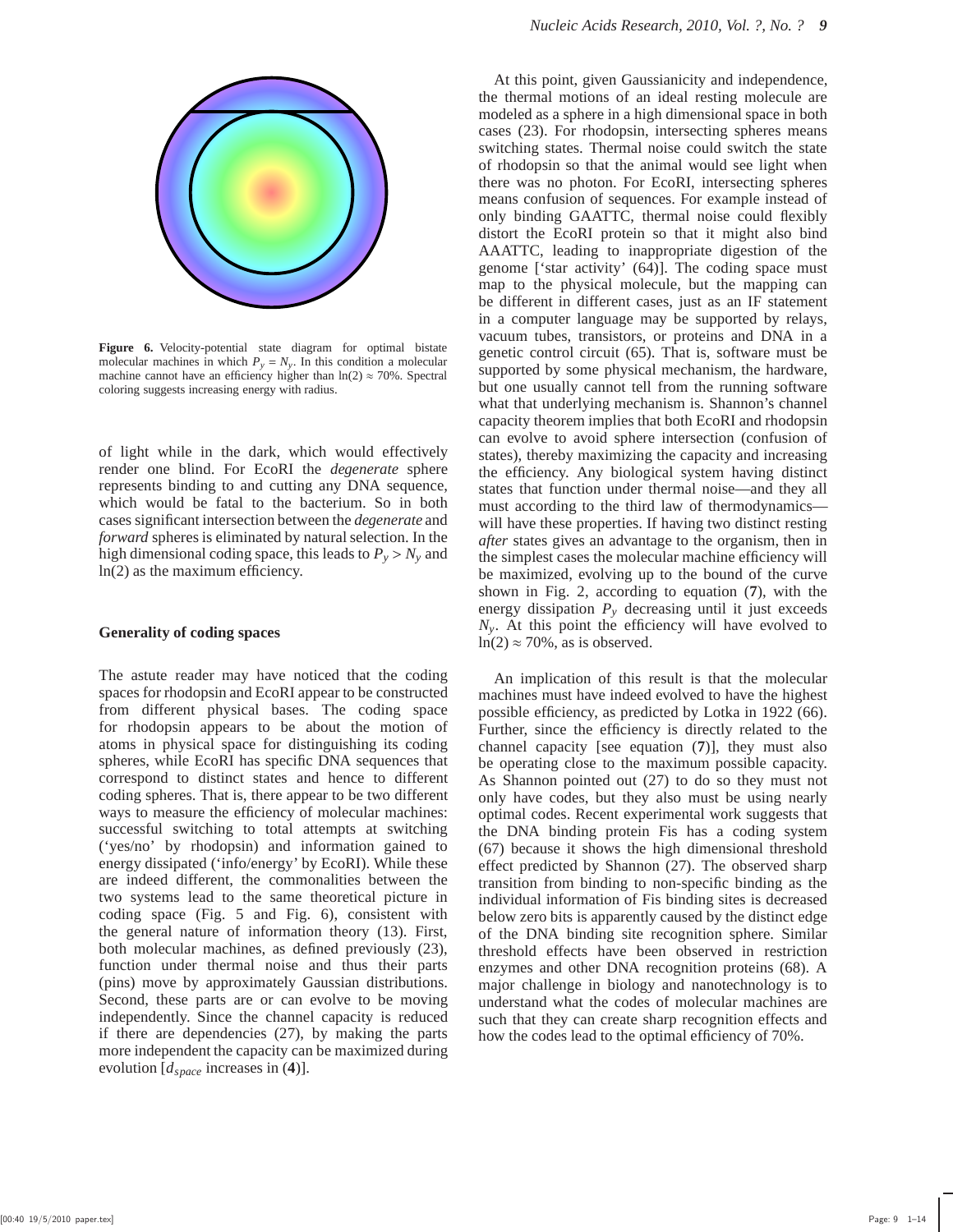#### **SUMMARY**

The area under a sequence logo represents the information conserved at a binding site (*Rsequence*). In contrast, the information needed to find the binding sites is fixed by the size of the genome and the number of binding sites required for physiological functions  $(R_{frequency})$ . Generally, the logo information evolves to match this required value ( $R_{\text{sequence}} \rightarrow R_{\text{frequency}}$ ) (3, 40).

If the information in a binding site is indirectly determined by physiological functions, then how does that determine the corresponding binding energy? We can express the binding energy as the number of bits that could be gained for that energy dissipation by using a version of the second law of thermodynamics that applies when the temperature does not change, which is the case for molecular binding. This allows us to compare the actual number of bits gained by binding (*Rsequence*) to the maximum bits possible for the given energy dissipation (*Renergy*) to form an efficiency  $(\epsilon_r = R_{\text{sequence}}/R_{\text{energy}})$  that, unlike the Carnot efficiency, applies at constant temperature. Because the energy dissipated during binding may decrease by loss of unnecessary contacts, we anticipate that most molecular systems will have evolved to a maximum efficiency. This turns out to be near 70% for a number of systems.

Following the footsteps of Bell Labs satellite engineers in 1959 (28, 29), we can use the mechanical equivalent of Shannon's channel capacity [equation (**4**)] (27) to define an equation for the isothermal efficiency [equation (**7**)] which relates it to the binding energy normalized by the thermal noise. Using the isothermal efficiency curve, we find that to explain the observed 70% efficiencies, the energy dissipated during binding must exceed the thermal noise flowing through the molecular machine at the same time.

The reason for this effect can be understood by considering a high dimension coding space. In this space the instantaneous velocity and potential energy of a molecule is represented by a point on a sphere that corresponds to the state of the molecule. The point moves by Brownian motion across the sphere and if the sphere significantly intersects another sphere, then the molecule can readily switch states. Physiology and the environment set an acceptable error rate at which inappropriate switching can occur. Inspection of the geometry of the space shows that to attain sufficient state separation only requires that the energy dissipated just exceed the thermal noise. Using the efficiency equation, this predicts a maximum efficiency of  $ln 2 = 0.69$ , which is close to observed values.

When he developed information theory, Claude Shannon included a criterion which cannot be found anywhere in classical thermodynamics nor physics, namely that messages should be, and can be, chosen to be distinct (32). The equivalent concept for biological molecular machines is that molecular states can evolve to be distinct. This idea can be developed by noting that since the mechanical equivalent of voltage is the maximum potential energy (or maximum velocity) of harmonic oscillators, we can reappoint Shannon's geometrical conception of communications into the molecular situation. From that comes the important concept that it is possible to attain distinct molecular states (with a given switching error rate) if the molecules use a high enough dimension. They can do this by evolving many independent parts (pins) that vibrate as harmonic oscillators under thermal noise, which means that their velocities have Gaussian distributions (23). A combination of independent Gaussian distributions is spherical, so Shannon's message spheres correspond to distinct molecular states, also represented by spheres. Separation of states becomes easier in a high dimensional space because the surfaces of the spheres become more distinct (21, 23, 27, 60). To get from one state to another requires a velocity in a certain direction, and that corresponds to a particular rearrangement of the molecule's structure.

The concept of multiple distinct molecular states represented by spheres allowed us to steal the key prize of information theory for use in molecular biology, namely the channel capacity theorem (23). Restating the channel capacity theorem as a 'molecular machine capacity theorem', we see that because they are able to change and adapt through Darwinian evolution, biological states of molecules may become as distinct as necessary to reduce error to a level acceptable for robust survival. The molecular machine capacity theorem implies that if a system is to approach capacity it must do so by creating appropriate codes (27). So the discovery reported in this paper of 70% efficiencies leads to the additional discovery that molecular states not only can (by the molecular machine capacity theorem) but actually do evolve codes to become as distinct as necessary for survival.

#### **ACKNOWLEDGMENTS**

I thank Herbert A. Schneider (1922-2009) for continuous encouragement, and John Spouge, Martin Bier, Ilya Lyakhov, Danielle Needle, Peyman Khalichi, Carrie Paterson, Ryan Shultzaberger, Amar Klar, Peter Lemkin, Barry Zeeberg, Peter Rogan, Lynn Bayer, Zehua Chen, Blake Sweeney, Bert Gold, John Garavelli, Sorina Eftim, Mikhail Kashlev and Alex Mitrophanov for useful discussions and comments on the manuscript, and Peter Thomas and Hong Qian for pointing out the Ornstein-Uhlenbeck process to me.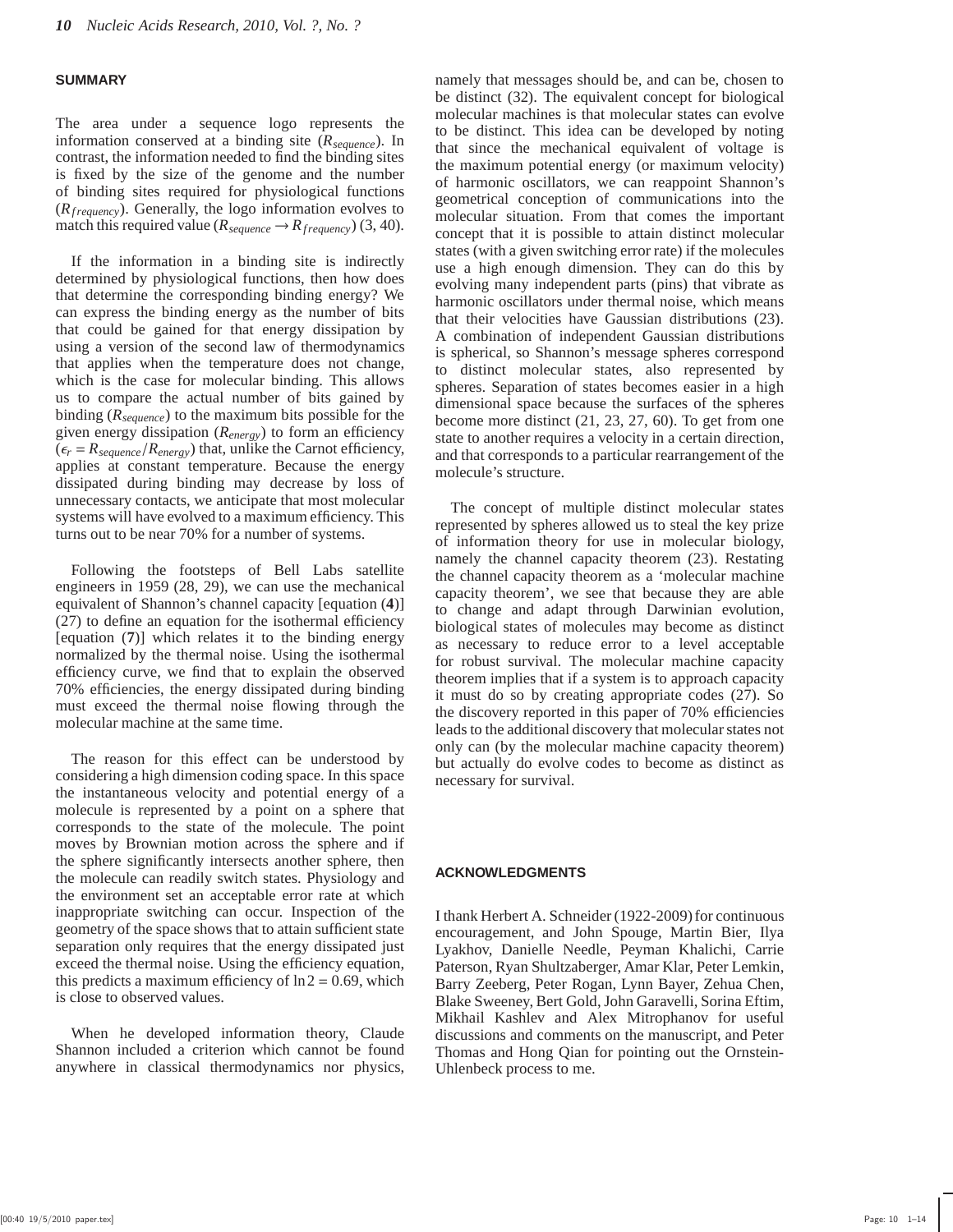## **FUNDING**

Intramural Research Program of the National Institutes of Health; National Cancer Institute; Center for Cancer Research. Funding for open acess charge: National Cancer Institute.

*Conflict of interest statement.* None declared.

## **REFERENCES**

- 1. Fried, M. and Crothers, D. M. (1981) Equilibria and kinetics of lac repressor-operator interactions by polyacrylamide gel electrophoresis. *Nucleic Acids Res.,* **9**, 6505–6525.
- 2. Crane-Robinson, C., Dragan, A. I., and Read, C. M. (2009) Defining the thermodynamics of protein/DNA complexes and their components using micro-calorimetry. *Methods Mol Biol,* **543**, 625–651.
- 3. Schneider, T. D., Stormo, G. D., Gold, L., and Ehrenfeucht, A. (1986) Information content of binding sites on nucleotide sequences. *J. Mol. Biol.,* **188**, 415–431 http://alum.mit.edu/www/toms/paper/schneider1986/.
- 4. Schneider, T. D. and Stephens, R. M. (1990) Sequence Logos: A New Way to Display Consensus Sequences. *Nucleic Acids Res.,* **18**, 6097–6100 http://alum.mit.edu/www/toms/paper/logopaper/.
- 5. Crooks, G. E., Hon, G., Chandonia, J. M., and Brenner, S. E. (2004) WebLogo: a sequence logo generator. *Genome Res.,* **14**, 1188–1190.
- 6. Seeman, N. C., Rosenberg, J. M., and Rich, A. (1976) Sequence-specific recognition of double helical nucleic acids by proteins. *Proc. Natl. Acad. Sci. USA,* **73**, 804–808.
- 7. Papp, P. P., Chattoraj, D. K., and Schneider, T. D. (1993) Information Analysis of Sequences that Bind the Replication Initiator RepA. *J. Mol. Biol.,* **233**, 219–230.
- 8. Schneider, T. D. (2001) Strong Minor Groove Base Conservation in Sequence Logos implies DNA Distortion or Base Flipping during Replication and Transcription Initiation. *Nucleic Acids Res.,* **29**, 4881–4891 http://alum.mit.edu/www/toms/paper/baseflip/.
- 9. Papp, P. P. and Chattoraj, D. K. (1994) Missing-base and ethylation interference footprinting of P1 plasmid replication initiator. *Nucleic Acids Res.,* **22**, 152–157.
- 10. Chattoraj, D. K. and Schneider, T. D. (1997) Replication control of plasmid P1 and its host chromosome: the common ground. *Prog. Nucl. Acid Res. Mol. Biol.,* **57**, 145–186.
- 11. Lyakhov, I. G., Hengen, P. N., Rubens, D., and Schneider, T. D. (2001) The P1 Phage Replication Protein RepA Contacts an Otherwise Inaccessible Thymine N3 Proton by DNA Distortion or Base Flipping. *Nucleic Acids Res.,* **29**, 4892–4900 http://alum.mit.edu/www/toms/paper/repan3/.
- 12. Shannon, C. E. (1948) A Mathematical Theory of Communication. *Bell System Tech. J.,* **27**, 379–423, 623–656 http://cm.bell-labs.com/cm/ms/what/shannonday/paper.html.
- 13. Pierce, J. R. (1980) An Introduction to Information Theory: Symbols, Signals and Noise, Dover Publications, Inc., NY 2nd edition.
- 14. Schneider, T. D. (2010) Information Theory Primer. *Published on the web at http://alum.mit.edu/www/toms/paper/primer/,*.
- 15. Berg, O. G. and von Hippel, P. H. (1987) Selection of DNA Binding Sites by Regulatory Proteins, Statistical-mechanical Theory and Application to Operators and Promoters. *J. Mol. Biol.,* **193**, 723–750.
- 16. Stormo, G. D. (2000) DNA binding sites: representation and discovery. *Bioinformatics,* **16**, 16–23.
- 17. Felker, J. H. (1952) A Link Between Information and Energy. *Proc. IRE,* **40**, 728–729.
- 18. Schneider, T. D. (1991) Theory of Molecular Machines. II. Energy Dissipation from Molecular Machines. *J. Theor. Biol.,* **148**, 125–137 http://alum.mit.edu/www/toms/paper/edmm/.
- 19. Schneider, T. D. (1994) Sequence Logos, Machine/Channel Capacity, Maxwell's Demon, and Molecular Computers: a Review of the Theory of Molecular Machines. *Nanotechnology,* **5**, 1–18 http://alum.mit.edu/www/toms/paper/nano2/.
- 20. Carnot, S. (1824) Reflections on the Motive Power of Fire, Dover Publications, Inc., N. Y. republished in 1960, E. Mendoza, editor.
- 21. Callen, H. B. (1985) Thermodynamics and an Introduction to Thermostatistics, John Wiley & Sons, Ltd., N. Y. second edition.
- 22. Jaynes, E. T. (1988) The Evolution of Carnot's Principle. In Erickson, G. J. and Smith, C. R., (eds.), *Maximum-Entropy and Bayesian Methods in Science and Engineering*, Dordrecht, The Netherlands: Kluwer Academic Publishers http://bayes.wustl.edu/etj/articles/ccarnot.ps.gz http://bayes.wustl.edu/etj/articles/ccarnot.pdf Vol. 1, pp. 267–281.
- 23. Schneider, T. D. (1991) Theory of Molecular Machines. I. Channel Capacity of Molecular Machines. *J. Theor. Biol.,* **148**, 83–123 http://alum.mit.edu/www/toms/paper/ccmm/.
- 24. Wald, G. (1968) The Molecular Basis of Visual Excitation. *Nature,* **219**, 800–807.
- 25. Falk, G. and Fatt, P. (1972) Physical Changes Induced by Light in the Rod. In Dartnall, H. J. A., (ed.), *Handbook of Sensory Physiology*, Berlin: Springer-Verlag Vol. VII/1, pp. 200–244.
- 26. Li, P. and Champion, P. M. (1994) Investigations of the Thermal Response of Laser-Excited Biomolecules. *Biophys. J.,* **66**, 430–436.
- 27. Shannon, C. E. (1949) Communication in the Presence of Noise. *Proc. IRE,* **37**, 10–21.
- 28. Pierce, J. R. and Cutler, C. C. (1959) Interplanetary Communications. In Ordway, III, F. I., (ed.), *Advances in Space Science, Vol. 1*, N. Y.: Academic Press, Inc. pp. 55–109.
- 29. Raisbeck, G. (1963) Information Theory, Massachusetts Institute of Technology, Cambridge, Massachusetts.
- 30. Gonick, L. (1991) The Cartoon Guide to the Computer, HarperCollins, New York, NY second edition.
- 31. Gonick, L. and Huffman, A. (1990) The Cartoon Guide to Physics, HarperPerennial, New York, NY.
- 32. Schneider, T. D. (2006) Claude Shannon: Biologist. *IEEE Engineering in Medicine and Biology Magazine,* **25**(1), 30–33 http://alum.mit.edu/www/toms/papers/shannonbiologist/.
- 33. Heitman, J., Zinder, N. D., and Model, P. (1989) Repair of the *Escherichia coli* chromosome after *in vivo* scission by the *Eco*RI endonuclease. *Proc. Natl. Acad. Sci. USA,* **86**, 2281–2285.
- 34. Polisky, B., Greene, P., Garfin, D. E., McCarthy, B. J., Goodman, H. M., and Boyer, H. W. (1975) Specificity of substrate recognition by the *Eco*RI restriction endonuclease. *Proc. Natl. Acad. Sci. USA,* **72**, 3310–3314.
- 35. Woodhead, J. L., Bhave, N., and Malcolm, A. D. B. (1981) Cation Dependence of Restriction Endonuclease *Eco*RI Activity. *Eur. J. Biochem.,* **115**, 293–296.
- 36. Pingoud, A. (1985) Spermidine increases the accuracy of type II restriction endonucleases. Suppression of cleavage at degenerate, non-symmetrical sites. *Eur. J. Biochem.,* **147**, 105–109.
- 37. Thielking, V., Alves, J., Fliess, A., Maass, G., and Pingoud, A. (1990) Accuracy of the *Eco*RI Restriction Endonuclease: Binding and Cleavage Studies with Oligodeoxynucleotide Substrates Containing Degenerate Recognition Sequences. *Biochem.,* **29**, 4682–4691.
- 38. Lesser, D. R., Kurpiewski, M. R., and Jen-Jacobson, L. (1990) The energetic basis of specificity in the Eco RI endonuclease–DNA interaction. *Science,* **250**, 776–786.
- 39. Firsov, M. L., Donner, K., and Govardovskii, V. I. (2002) pH and rate of "dark" events in toad retinal rods: test of a hypothesis on the molecular origin of photoreceptor noise. *J. Physiol.,* **539**, 837–846.
- 40. Schneider, T. D. (2000) Evolution of Biological Information. *Nucleic Acids Res.,* **28**, 2794–2799 http://alum.mit.edu/www/toms/paper/ev/.
- 41. Kim, Y., Grable, J. C., Love, R., Greene, P. J., and Rosenberg,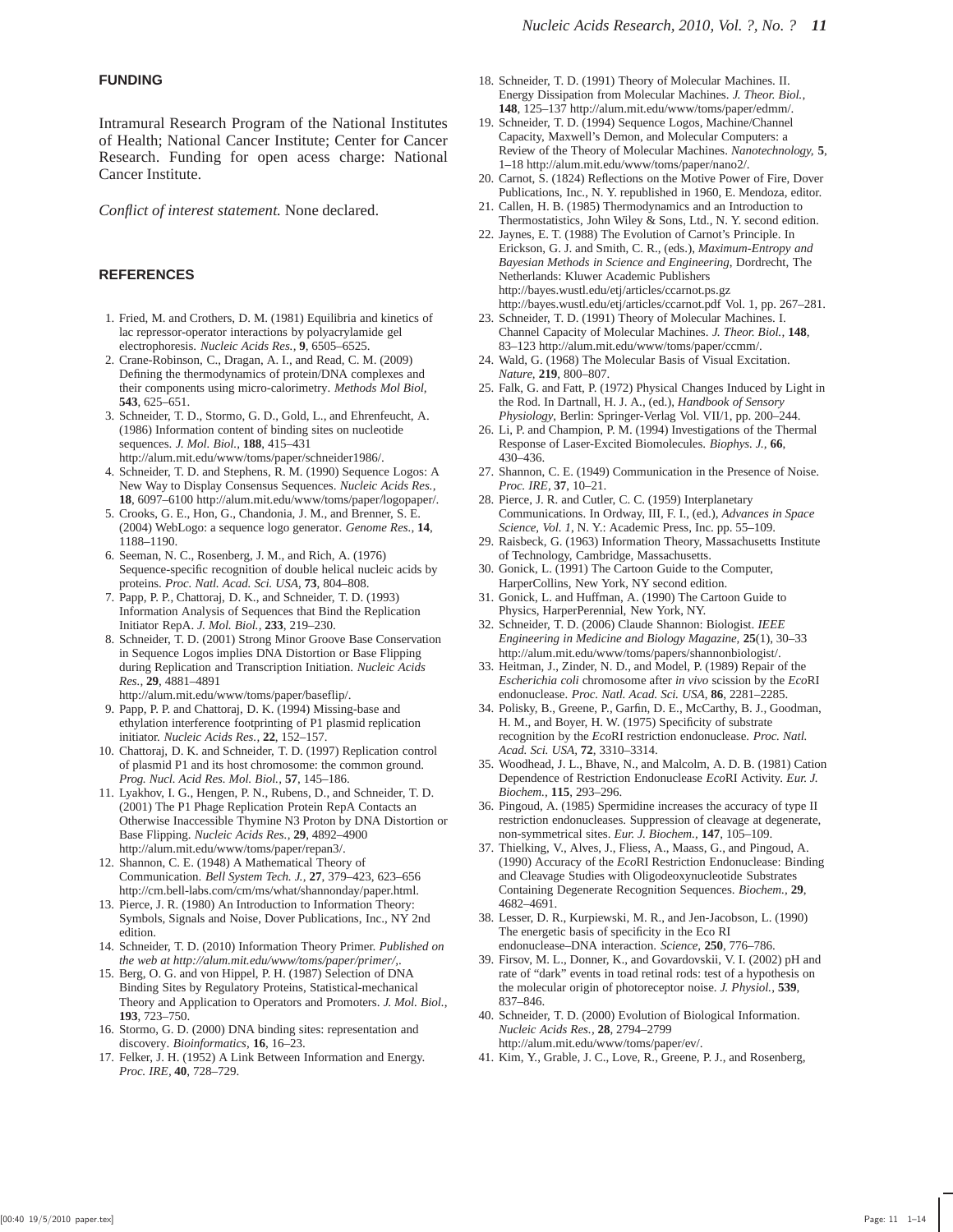J. M. (1990) Refinement of Eco RI endonuclease crystal structure: a revised protein chain tracing. *Science,* **249**, 1307–1309.

- 42. Lyakhov, I., Annangarachari, K., and Schneider, T. D. (2008) Discovery of Novel Tumor Suppressor p53 Response Elements Using Information Theory. *Nucleic Acids Res.,* **36**, 3828–3833 http://alum.mit.edu/www/toms/papers/p53/.
- 43. Benos, P. V., Bulyk, M. L., and Stormo, G. D. (2002) Additivity in protein-DNA interactions: how good an approximation is it?. *Nucleic Acids Res.,* **30**, 4442–4451.
- 44. Stephens, R. M. and Schneider, T. D. (1992) Features of spliceosome evolution and function inferred from an analysis of the information at human splice sites. *J. Mol. Biol.,* **228**, 1124–1136 http://alum.mit.edu/www/toms/paper/splice/.
- 45. Bindewald, E., Schneider, T. D., and Shapiro, B. A. (2006) CorreLogo: An online server for 3D sequence logos of RNA and DNA alignments. *Nucleic Acids Res.,* **34**, w405–w411 http://alum.mit.edu/www/toms/papers/correlogo/.
- 46. Atkins, P. W. (1984) The Second Law, W. H. Freeman and Co., N. Y.
- 47. Clore, G. M., Gronenborn, A. M., and Davies, R. W. (1982) Theoretical Aspects of Specific and Non-specific Equilibrium Binding of Proteins to DNA as Studied by the Nitrocellulose Filter Binding Assay: Co-operative and Non-co-operative Binding to a One-dimensional Lattice. *J. Mol. Biol.,* **155**, 447–466.
- 48. Lehninger, A. L. (1975) Biochemistry, Worth Publishers, Inc., New York, N. Y.
- 49. Corning, P. A. and Kline, S. J. (1998) Thermodynamics, information and life revisited, Part II: Thermoeconomics and Control information. *Systems Research and Behavioral Science,* **15**, 453–482.
- 50. Schneider, T. D. (1997) Information Content of Individual Genetic Sequences. *J. Theor. Biol.,* **189**, 427–441 http://alum.mit.edu/www/toms/paper/ri/.
- 51. DasGupta, S., Mukhopadhyay, G., Papp, P. P., Lewis, M. S., and Chattoraj, D. K. (1993) Activation of DNA binding by the monomeric form of the P1 replication initiator RepA by heat shock proteins DnaJ and DnaK. *J. Mol. Biol.,* **232**, 23–34.
- 52. Schneider, T. D. (2002) Consensus Sequence Zen. *Applied Bioinformatics,* **1**, 111–119 http://alum.mit.edu/www/toms/papers/zen/.
- 53. Dartnall, H. J. A. (1968) The photosensitivities of visual pigments in the presence of hydroxylamine. *Vision Res.,* **8**, 339–358.
- 54. Schneider, G., Diller, R., and Stockburger, M. (1989) Photochemical quantum yield of bacteriorhodopsin from resonance Raman scattering as a probe for photolysis. *Chem. Phys.,* **131**, 17–29.
- 55. Meyer, T. E., Tollin, G., Hazzard, J. H., and Cusanovich, M. A. (1989) Photoactive yellow protein from the purple phototrophic bacterium, *Ectothiorhodospira halophila*. Quantum yield of photobleaching and effects of temperature, alcohols, glycerol, and sucrose on kinetics of photobleaching and recovery. *Biophys. J.,* **56**, 559–564.
- 56. Fein, A. and Szuts, E. Z. (1982) Photoreceptors: Their role in Vision, Cambridge University Press, Cambridge.
- 57. Tribus, M. and McIrvine, E. C. (September, 1971) Energy and Information. *Sci. Am.,* **225**(3), 179–188.
- 58. Keyes, R. W. (2001) Fundamental limits of silicon technology. *Proceedings of the IEEE,* **89**, 227–239.
- 59. Conway, J. H. and Sloane, N. J. A. (1988) Sphere Packings, Lattices and Groups, Springer-Verlag, New York.
- 60. Brillouin, L. (1962) Science and Information Theory, Academic Press, Inc., New York second edition.
- 61. Schneider, E. E., Goodeve, C. F., and Lythgoe, R. J. (1939) The spectral variation of the photosensitivity of visual purple. *Proc. Roy. Soc. Lond. A.,* **170**, 102–112.
- 62. Newman, A. K., Rubin, R. A., Kim, S.-H., and Modrich, P. (1981) DNA sequences of structural genes for *Eco*RI DNA restriction and modification enzymes. *J. Biol. Chem.,* **256**, 2131–2139.
- 63. Nathans, J. and Hogness, D. S. (1983) Isolation, Sequence Analysis, and Intron-Exon Arrangement of the Gene Encoding Bovine Rhodopsin. *Cell,* **34**, 807–814.
- 64. Tikchonenko, T. I., Karamov, E. V., Zavizion, B. A., and

Naroditsky, B. S. (1978)  $EcoRI^*$  activity: enzyme modification or activation of accompanying endonuclease?. *Gene,* **4**, 195–212.

- 65. Schneider, T. D. and Hengen, P. N. MOLECULAR COMPUTING ELEMENTS: GATES AND FLIP-FLOPS, United States Patent 6,774,222, European Patent 1057118, 2004. (2004) US Patent WO 99/42929, PCT/US99/03469. http://alum.mit.edu/www/toms/patent/molecularcomputing/.
- 66. Lotka, A. J. (1922) Contribution to the Energetics of Evolution. *Proc. Natl. Acad. Sci. USA,* **8**, 147–151.
- 67. Shultzaberger, R. K., Roberts, L. R., Lyakhov, I. G., Sidorov, I. A., Stephen, A. G., Fisher, R. J., and Schneider, T. D. (2007) Correlation between binding rate constants and individual information of *E. coli* Fis binding sites. *Nucleic Acids Res.,* **35**, 5275–5283 http://alum.mit.edu/www/toms/paper/fisbc/ http://dx.doi.org/10.1093/nar/gkm471.
- 68. Draper, D. E. (1993) Protein-DNA complexes: the cost of recognition. *Proc. Natl. Acad. Sci. USA,* **90**, 7429–7430.
- 69. Gillespie, D. T. (1996) Exact numerical simulation of the Ornstein-Uhlenbeck process and its integral. *Phys. Rev. E Stat. Phys. Plasmas Fluids Relat. Interdiscip. Topics,* **54**, 2084–2091.

#### **APPENDIX**

In this Appendix we present an alternative geometric diagram that leads to a simple proof for why  $P_y/N_y > 1$ . The derivation depends on several observations about the high dimensional spheres used to model molecular states.

To recapitulate, in Shannon's 1949 model for a communications system, a series of voltage pulses are sent over a wire to form a message (27). While the transmitted pulses may be either 0 or 1 volts (for example), the received pulses vary by Gaussian distributions around each of these values because of thermal noise (23). Since the noise affects each pulse independently, the pulses can be represented by geometrically orthogonal vectors in a space with dimensions of volts. Although the transmitted message is a single point in this high dimensional space, the received message is dislocated by the thermal noise to a nearby location in the space. If a single message, given by particular pulse train, were repeated many times the received points for that message would form a sphere in the space. The assigned locations of the spheres for different messages is called the coding. Given a received set of noisy voltage pulses, represented by a single point in the space, the nearest sphere center is chosen so as to remove the noise. This process is called decoding. The challenge for designing a communications system is to place the spheres so that they do not overlap and as a consequence decoding will frequently produce the original signal. This is the key concept underlying all modern communications systems and it explains why their error rates are so low.

A similar model was developed to represent the states of molecular machines (19, 23, 32). The current state of a molecular machine is represented by the set of maximum velocities of independently moving components (pins)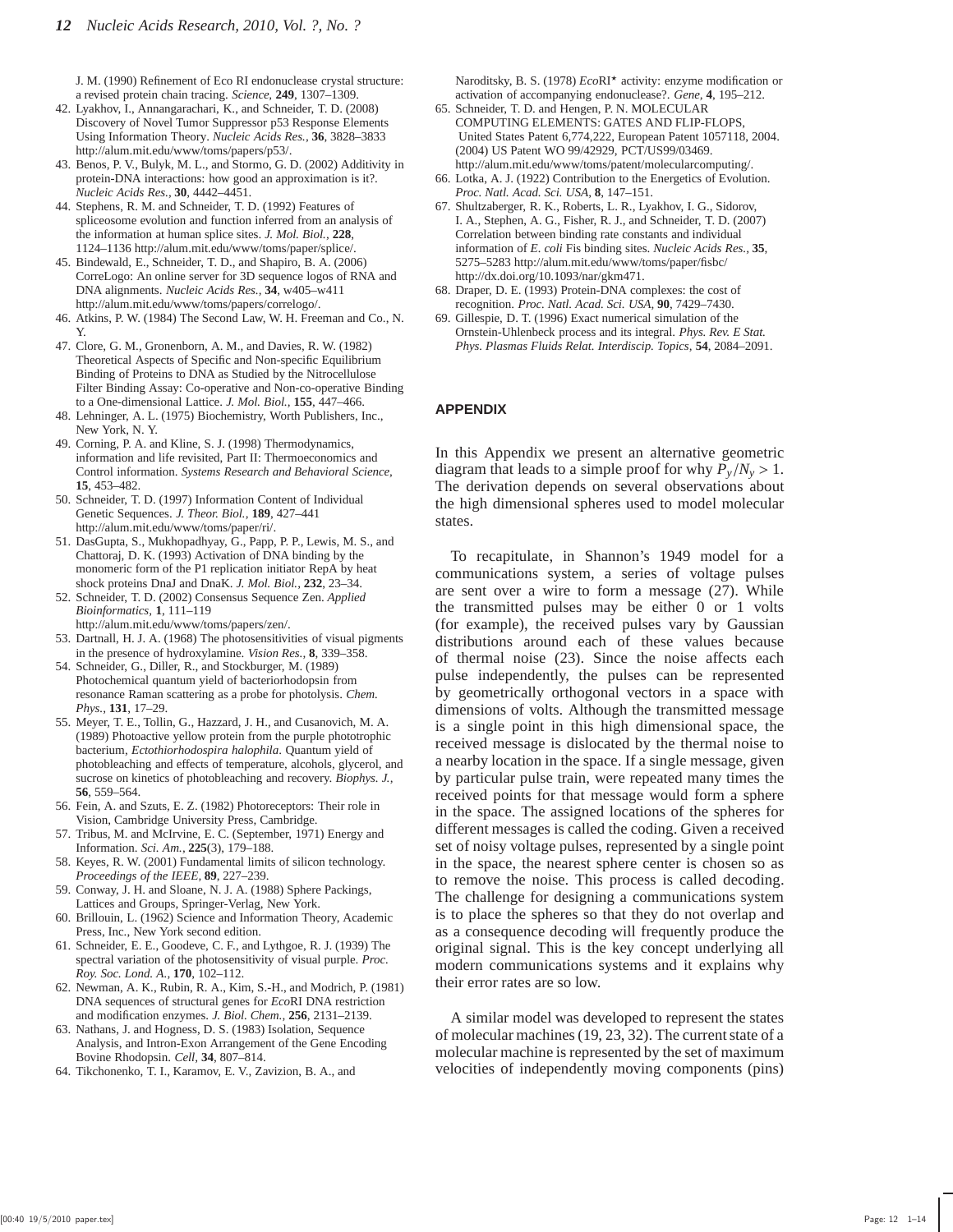

**Figure 7.** Molecular machine coding space configuration. Relationships between dissipated energy from a molecular machine,  $P_y$ , the thermal noise in the molecular machine  $N_y$  and the coding states are shown. Points *D* (*degenerate* sphere) and *F* (*forward* sphere) represent the attractor centers of spheres in a high dimensional coding space. *M* is the midpoint between the spheres. The distance between the sphere centers is *u* and the radius of each sphere is  $\sqrt{N_y}$ . Starting  $\sqrt{P_y}$  towards the *forward* sphere *F* to place the sphere center at *B*, but from the attractor centered at *D*, a molecular machine moves a distance the molecule itself is deflected orthogonally by thermal noise  $\sqrt{N_y}$  to the point *A*. The distance from *A* to *B* is  $\sqrt{N_y}$ , the distance from *A* to *D* is  $d_0$  and the distance from *A* to *F* is  $d_1$ .

of the molecule. (The square root of the energy is proportional to the maximum velocity of an oscillator in a thermal bath.) As with the voltage model, the pins are disturbed by thermal noise and so their maximum velocities have a Gaussian distribution, which means that all of the possible movements of the molecule can be represented by a sphere in a 'velocity space', *Y* (23). Distances in this space represent changes in the shape of the molecule in a particular way, in other words, conformational rearrangements. These rearrangements can occur spontaneously if two spheres intersect.

In Shannon's model the dimensionality is presumed to be extremely large so the spherical shells are thin. Since molecules are finite, the velocity space will have a finite dimensionality so the sphere shells will have a distinct thickness (23). To avoid intersections the sphere centers may have to be separated further than twice the sphere radii. A buffer zone between the spheres reduces errors, especially in the lower dimensional spaces that biological systems may be forced to evolve in.

These considerations lay the groundwork for constructing a simple geometric diagram representing the initial ('*degenerate*') state of a molecule, placed at the origin of the velocity space and a single '*forward*' sphere placed some distance away (Fig. 7). Both spheres have radii  $\sqrt{N_y}$  and the lattice spacing of the coding space is *u*, following standard conventions (59) [p. 26]. Creating a buffer zone by setting

$$
u > 2\sqrt{N_y} \tag{19}
$$

ensures that the fuzzy spheres have reduced intersection. The factor of 2 represents the minimum separation of the circles shown in Fig. 7, but a larger value could be used without substantially altering the proof.

The maximum velocity (potential) that the molecule has available to switch states is  $\sqrt{P_y}$  (23). Suppose that the velocity  $\sqrt{P_y}$  is in the direction of the *forward* sphere and sufficient to place the sphere center at point *B*, which can be inside the *forward* sphere or to the right of the midpoint *M* between the spheres. In the high dimensional space, thermal noise added to this displacement will, for the most part, be at right angles to the direction of the power  $P_y$ . (In a 100 dimensional space 99% of the noise will be at right angles to the power direction.) Thus the instantaneous state of the molecule is represented by a point *A* shown in the figure. [In Shannon's Figure 5, *A* is the 'received' point (27).]

Decoding in Shannon's voltage model consists of choosing the closest sphere center. Correspondingly, decoding in this molecular machine velocity model consists of selecting the closest sphere center by the means of an attractor around which the molecule performs noisy damped oscillation according to a multidimensional Ornstein-Uhlenbeck process (69). Which sphere will probably become the attractor center? Assuming that the closest sphere center will become the attractor, we can determine this by comparing two distances,  $d_0$  the distance from  $A$  to  $D$ , the center of the *degenerate* sphere and  $d_1$  the distance from *A* to *F*, the center of the *forward* sphere. By inspection:

$$
d_0^2 = \sqrt{P_y}^2 + \sqrt{N_y}^2 \tag{20}
$$

$$
= P_y + N_y \tag{21}
$$

and

$$
d_1^2 = (u - \sqrt{P_y})^2 + \sqrt{N_y^2}.
$$
 (22)

Decoding to the *forward* sphere occurs when

$$
d_1 < d_0 \tag{23}
$$

from which we quickly obtain

$$
\sqrt{P_y} > u/2 \tag{24}
$$

by substituting equations (**21**) and (**22**) into the square of (**23**). Finally, from equations (**19**) and (**24**) we find:

$$
\sqrt{P_y} > \sqrt{N_y} \tag{25}
$$